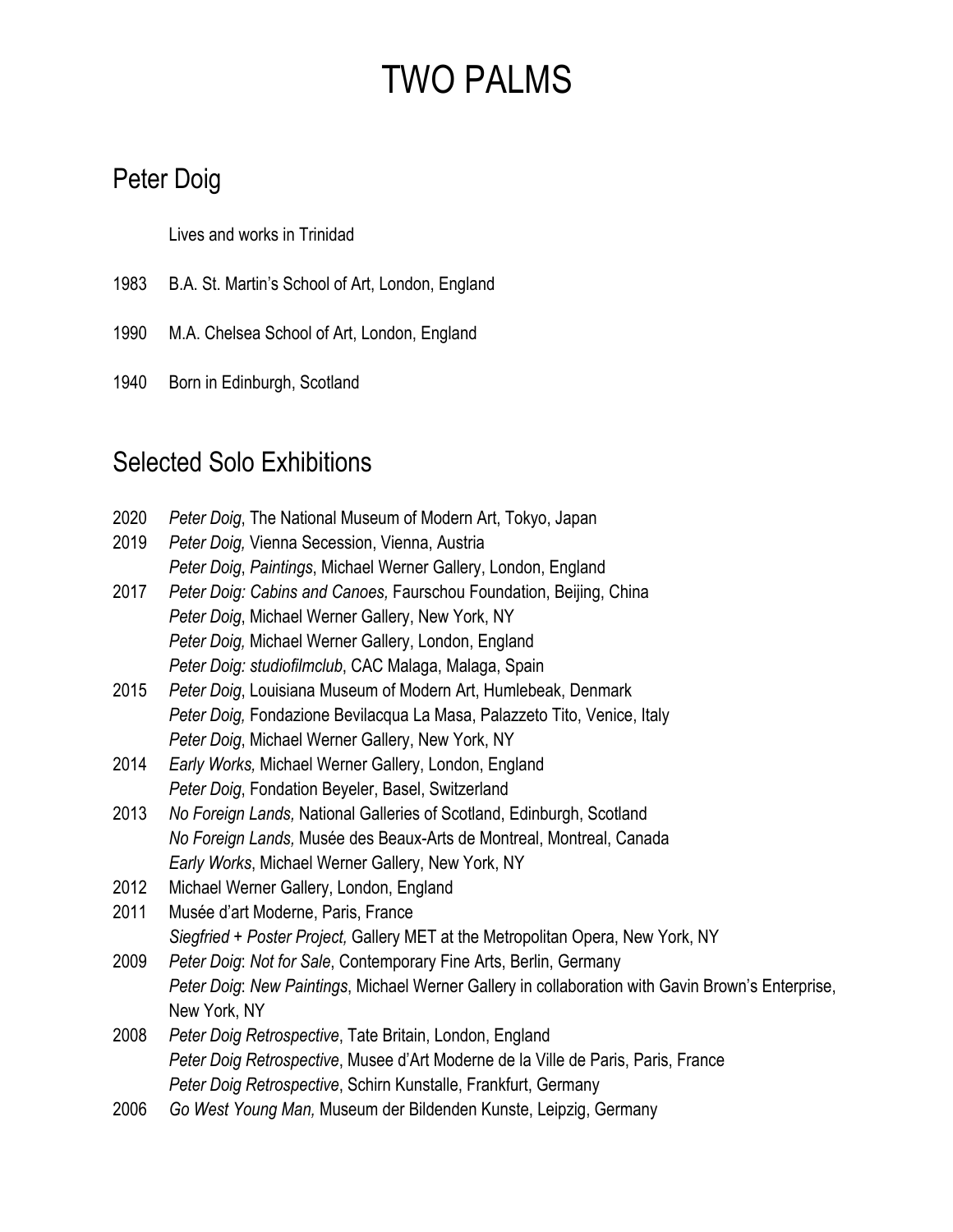*Peter Doig studiofilmclub 2003-2006,* Ballroom Marfa, Marfa, TX

- 2005 *Peter Doig studiofilmclub,* Museum Ludwig, Cologne, Germany *Peter Doig studiofilmclub,* Kunsthalle, Zurich, Switzerland 2004 *Peter Doig, Metropolitain,* Pinakothek der Moderne, Munich Kestnergesellschaft, Hannover,
	- **Germany**
- 2003 *Peter Doig: Painter as Printmaker*, James Hyman Fine Art, London, England *100 Years Ago,* Victoria Miro Gallery, London, England *Peter Doig Works on Paper,* Michael Werner Gallery, New York, NY
- 2002 *Peter Doig*, *The Prints,* The Baily Collection, Toronto, Canada *100 Years Ago,* Victoria Miro Gallery, London, England *Peter Doig: Works on Paper*, Michael Werner Gallery, New York, NY
- 2001 Morris and Helen Belkin Art Gallery, University of British Colombia, Canada Vancouver National Gallery of Canada, Ottawa, Canada
- 2000 *Echo Lake*, *Matrix,* University of California, Berkeley, CA *Echo Lake, Matrix,* Museum of Contemporary Art, Miami, FL *Echo Lake, Matrix*, The Saint Louis Art Museum, Saint Louis, MI *Almost Grown*, The Douglas Hyde Gallery, Dublin, Ireland *Almost Grown*, The Power Plant Gallery, Toronto, Canada
- 1999 *Country-Rock*, Contemporary Fine Arts, Berlin, Germany *Version*, Kunsthaus Glarus, Glarus, Switzerland *Wing-mirror*, Gavin Brown's Enterprise, New York, NY
- *1998 Blizzard Seventy Seven*, Kunsthalle, Kiel, Germany *Blizzard Seventy Seven,* Kunsthalle, Nürnberg, Germany *Blizzard Seventy Seven,* Whitechapel Gallery, London, England *Buffalo Station,* Victoria Miro Gallery, London, England *Buffalo Station,* Cabinet Gallery, London, England
- 1996 *Freestyle*, Victoria Miro Gallery, London, England *Homely,* Gesellschaft für Aktuelle Kunst, Bremen, Germany Gavin Brown's Enterprise, New York, NY
- 1995 *Blotter,* Contemporary Fine Art, Berlin, Germany
- 1994 *Concrete Cabins*, Victoria Miro Gallery, London, England *Concrete Cabins*, Gavin Brown's Enterprise, London, England
- 1991 *Whitechapel Artist Award*, Whitechapel Gallery, London, England
- 1986 *The Naked City*, Air Gallery, London, England
- 1984 Metropolitan Gallery, London, England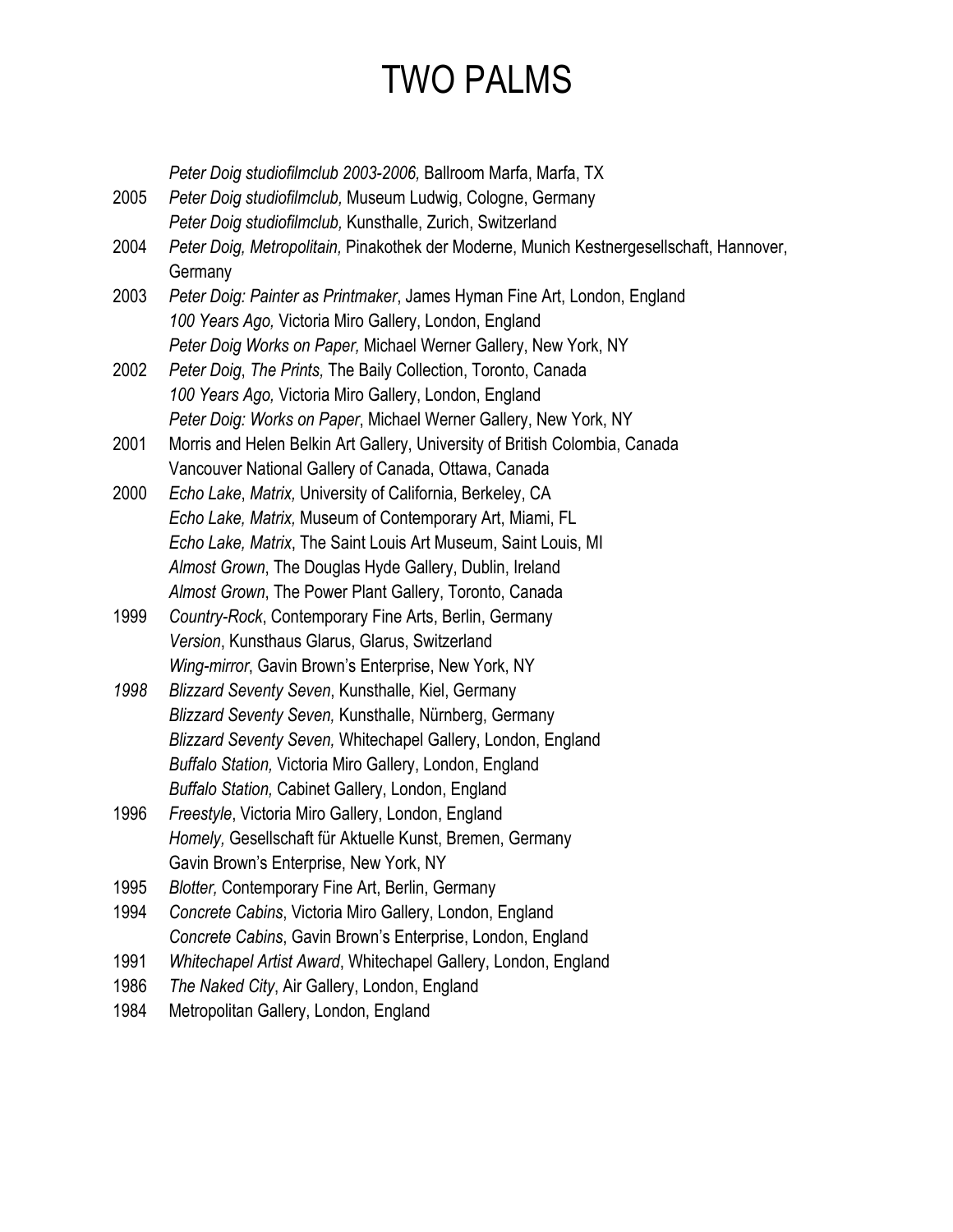#### Selected Group Exhibitions

- 2020 *Among the Trees*, Hayward Gallery, London, England
- 2019 *Get Up, Stand Up Now: Generations of Black Creative Pioneers*, The Collection, Lincolnshire, England
- 2018 van Gogh Museum, Amsterdam, The Netherlands *The Shape of Time*, Kunsthistorisches Museum, Vienna *The Explorers: Part I,* V-A-C Foundation, Venice, Italy *Vile Bodies,* Michael Werner Gallery, New York, NY *Vile Bodies,* Michael Werner Gallery, London, England *Peindre la nuit,* Centre Pompidou-Metz, Metz, France *Under the Night Sky*, Friedman Benda/Albertz Benda, New York *Land, City and Sea*: *British Masters from the David Ross Collection*, The Collection, Lincolnshire, England
- 2017 *The Human Form,* Berggruen Gallery, San Francisco, CA *Cooperations,* Fondation Beyeler, Basel, Switzerland
- 2016 *Flora, Fauna and Other forms of Life*, Michael Werner Gallery, London, England *Masterworks from the Hirschhorn Collection,* Hirschhorn Museum, Washington D.C. *Don't Look Back*, CFA- Charlottenburg, Berlin, Germany
- 2015 *Natures, Natural an Unnatural (from the collection of V-A-C),* Whitechapel Gallery, London, England

*Body Shop*, Michael Werner Gallery, London, England *Forces in Nature,* Victoria Miro Gallery, London, England

- 2014 *Imaginary Portraits: Prince Igor,* Gallery MET at the Metropolitan Opera, New York, NY
- 2013 *Cloud Illusions I Recall*, Irish Museum of Modern Art*,* Dublin, Ireland *Tumescence,* Michael Werner Gallery, New York, NY
- 2012 *Spectral Landscape,* Museum of Contemporary Canadian Art, Ontario, Canada *A ciel ouvert. Le Nouveau Pleinairisme,* Musée national des beaux-arts, Quebec, Canada *Rendez-vous der Maler II: Malerei an der Kunstakademie Düsseldorf von 1986bis heute*, Kunstakademie Düsseldorf, Düsseldorf, Germany *Blickwechsel – Landschaft zwischen Bedrohung & Idylle.* Tiroler Landesmuseum Ferdinandeum, Innsbruck, Austria *Exquisite Corpses: Drawing and Disfiguration,* Museum of Modern Art, New York, NY

*The World as Will and Wallpaper*, Le Consortium, Dijon, France

*Juwelen im Rheingold: 10 Jahre Sammlung Rheingold,* Kunsthalle Düsseldorf, Germany

- 2011 *Flowers for Summer,* Michael Werner Gallery, New York, NY *Perfect Man II*, White. Columns, New York, NY
- 2010 *In the Company of Alice*, Victoria Miro Gallery, London, England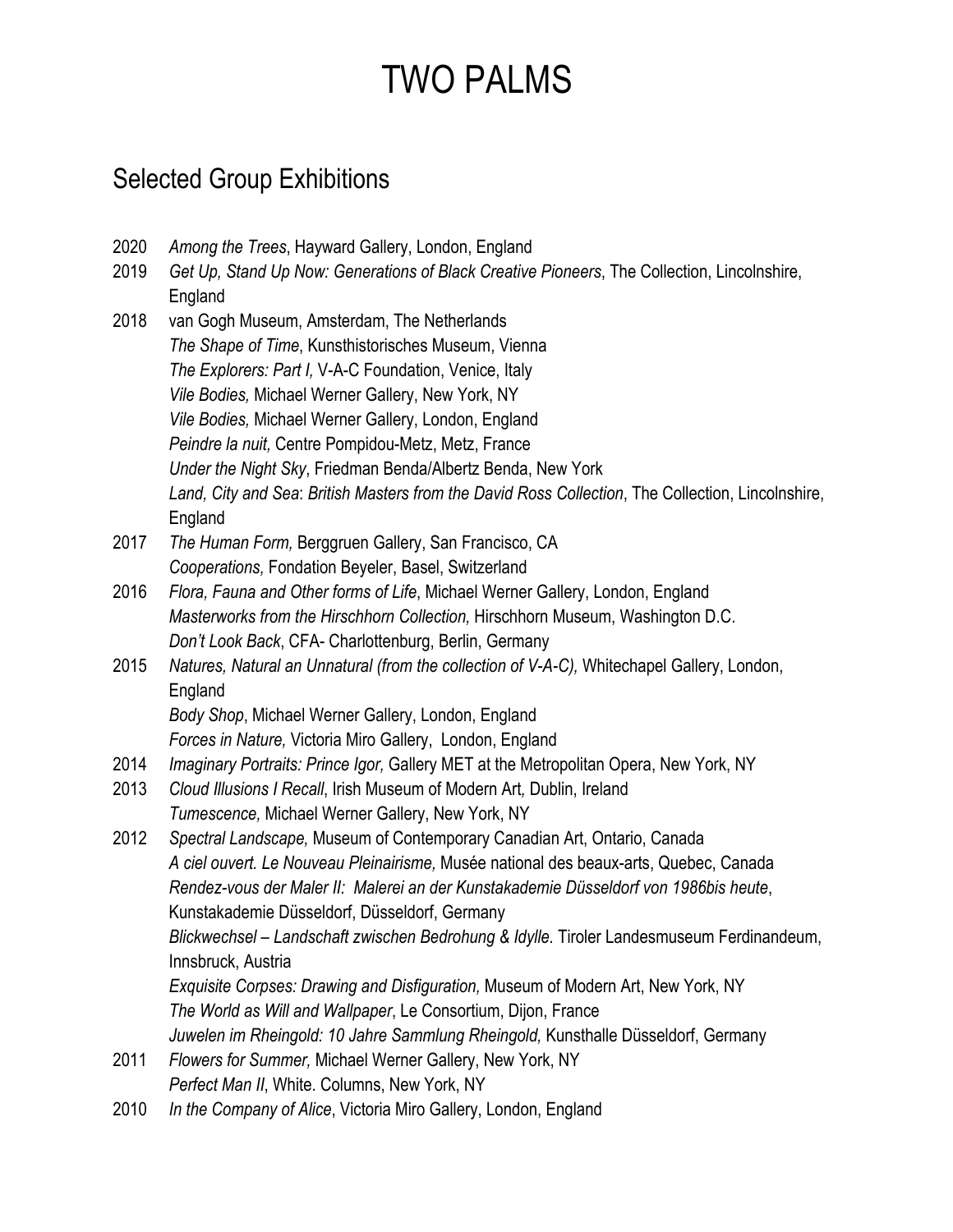- 2009 *Peter Doig and Stephen Hough*, Collaboration at Westminster Cathedral, London, England
- 2008 *Serial Works on Paper*, Julius Werner Berlin, Berlin, Germany *Series Drawings*, Michael Werner Gallery, New York
- 2007 *Fast Forward,* Dallas Museum of Art *The Painting of Modern Life,* Hayward Gallery, London *The Painting of Modern Life*, Castello di Rivoli, Turin, Italy *A Guest of Honor: From Francis Bacon to Peter Doig*, Museum der Moderne, Salzburg, Austria
- 2006 *The Whitney Biennial: Day for Night*, The Whitney Museum of American Art, New York, NY *Black and White: Drawings for Summer,* Michael Werner Gallery, New York *Still Points of the Turning World: SITE Santa Fe's Sixth International Biennial, Santa Fe, NM Eye on Europe: Prints, Books & Multiples / 1960 to Now*, Museum of Modern Art, New York
- 2005 *Ideal Worlds: New Romanticism in Contemporary Art,* Schirn Kunsthalle, Frankfurt, Germany *Works on Paper: Georg Baselitz, Peter Doig, Jörg Immendorff, Per Kirkeby,* Michael Werner Gallery, New York

*Rene Daniels | Peter Doig | Silke Otto-Knapp*, Gavin Brown's Enterprise, New York, NY *The Triumph of Painting Part 1,* Saatchi Gallery, London, England

- 2004 *2004 Carnegie International,* Carnegie Museum, Pittsburgh, PA *The Undiscovered Country,* Hammer Museum, Los Angeles, CA *Huts*, The Douglas Hyde Gallery, Dublin, Ireland *Contemporary Painting,* curated by Alex Katz, Colby College Museum of Art, Waterville *Peter Doig – Jochen Klein,* Galerie Daniel Bucholz, Cologne, Germany *Bearings: Landscapes from the IMMA Collection,* Irish Museum of Modern Art, Dublin, Ireland
- 2003 *Venice Biennale*, Venice, Italy *Days Like These,* Tate Triennial, Tate Britain, London, England *Happiness,* The Mori Art Museum, Tokyo, Japan Country Hall Exhibition Rooms, The Saatchi Gallery, London, England
- 2002 *Cavepainting,* Santa Monica Museum of Art, Santa Monica, CA *The Galleries Show*, Royal Academy of Art, London, England *Art and Mountains: conquistadors of the useless,* The Alpine Club, London, England *Cher peintre – Peintures figuratives depuis l'ultime Picabia,* Centre George Pompidou, Paris, France
- 2001 *The way I see it,* Galerie Jennifer Flay, Paris, France *Extended Painting,* Monica de Cardenas, Milan, Italy *Camera Works: The Photographic Impulse in Contemporary Art*, Marianne Boesky Gallery, New York *Works on Paper from Acconci to Zittel*, Victoria Miro Gallery, London, England *Hier ist dort,* Salzburger Kunstverein, Austria *Work on Paper,* The Kerlin Gallery, Dublin, Ireland *EU,* Stephen Friedman Gallery, London, England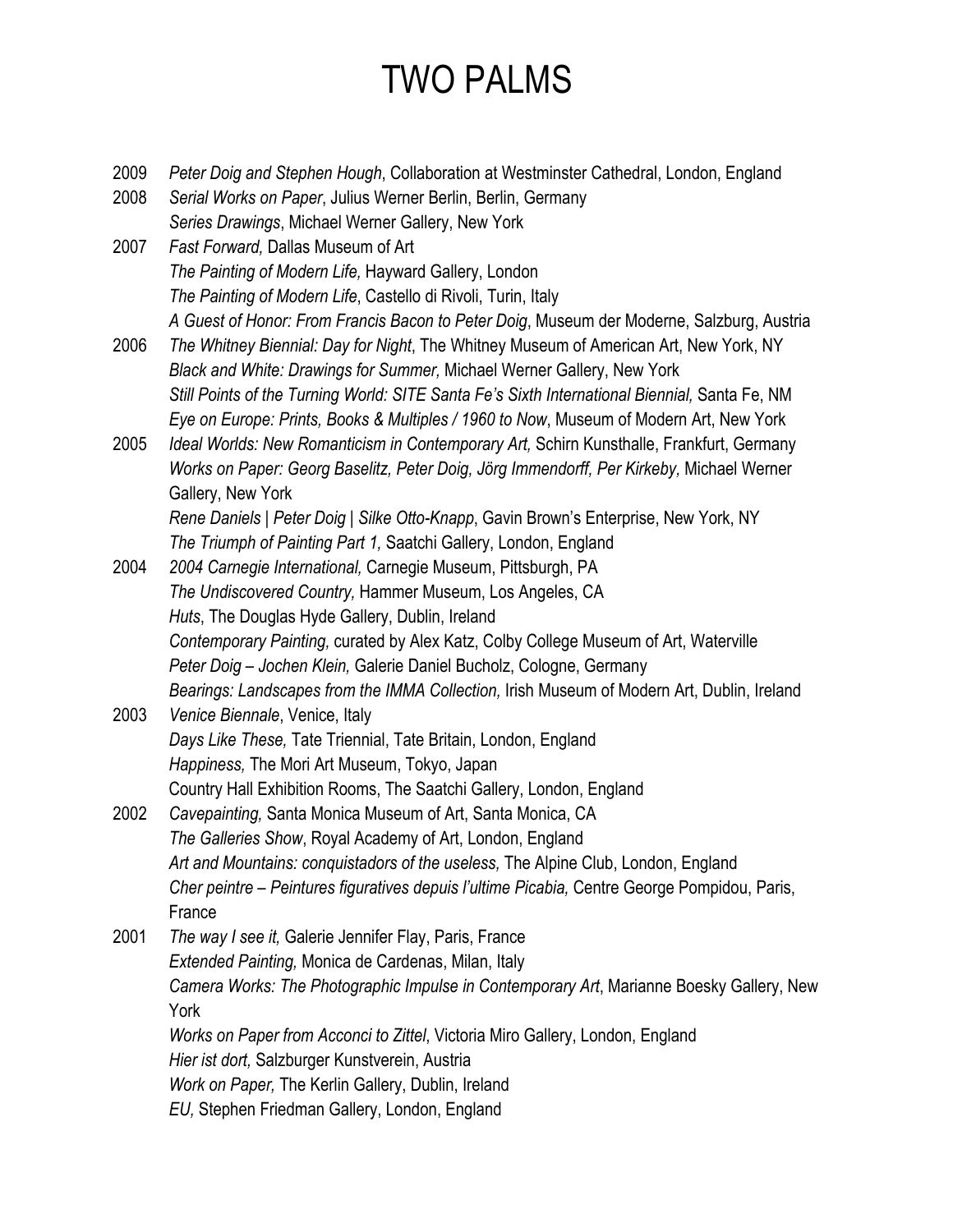|      | Peter Doig, National Gallery of Canada, Ottawa, Canada                                        |
|------|-----------------------------------------------------------------------------------------------|
| 2000 | Spot On, Victoria Miro Gallery, London, England                                               |
|      | Peter Doig, Michael Raedecker, Raucci/Santamaria Gallery, Naples, Italy                       |
|      | Twisted: Urban and Visionary Landscapes in Contemporary Painting, Van Abbemuseum,             |
|      | Eindhoven, The Netherlands                                                                    |
|      | From a Distance: Approaching Landscape, The Institute of Contemporary Art, Boston, MA         |
| 1999 | Peter Doig and Udomsak Krisanamis, The Fruitmarket Gallery, Edinburgh, Scotland               |
|      | Ghislaine Hussenot, Paris, France                                                             |
|      | From A-B and Back Again, The Royal College of Art, London, England                            |
|      | Contemplating Pollock, curated by Matthew Higgs, Victoria Miro Gallery, London, England       |
|      | Anthony Wilkinson Gallery, London, England                                                    |
|      | Version (drawings), in Rikrit Tirivanija's apartment                                          |
|      | River Deep Mountain High, curated by Kelly Taylor, Gallery Westland Place                     |
|      | Cooper Gallery, Dundee, Australia                                                             |
|      | Examining Pictures, Whitechapel Art Gallery, London, England                                  |
|      | Examining Pictures, Hammer Museum, Los Angeles, CA                                            |
|      | Museum of Contemporary Art, Chicago, IL                                                       |
| 1998 | About Vision: New British Painting in the 1990s, Laing Art Gallery, Newcastle, England        |
|      | Sunday, Cabinet Gallery, London, England                                                      |
|      | Peter Doig and Udomsak Krisanamis, Arnolfini Gallery, Bristol, England                        |
|      | UK - Maximum Diversity, Galerie Krinzinger im Benger-Areal, Bregenz, Austria                  |
| 1997 | Malerei 4, Galerie Monika Sprüth, Düsseldorf, Germany                                         |
|      | Package Holiday, New British Painting in the Ophiuchus Collection, The Hydra Workshop, Hydra, |
|      | Greece                                                                                        |
|      | About Vision: New British Painting in the 1990s, Christchurch Mansion, Ipswich, England       |
|      | Alpenblick, curated by Wolfgang Kos, Kunstalle Wein, Vienna, Austria                          |
|      | New Found Landscape, Kerlin Gallery, Dublin, Ireland                                          |
| 1996 | Ghislaine Hussenot, Paris, France                                                             |
|      | There's a painting on the wall, collaboration with Matthew Higgs, Anthony Wilkinson Fine Art, |
|      | London, England                                                                               |
|      | Answered Prayers, Contemporary Fine Arts, Berlin, Germany                                     |
|      | Belladonna, I.C.A., London, England                                                           |
|      | About Vision: New British Painting in the 1990s, Fruitmarket Gallery, Edinburgh               |
|      | About Vision: New British Painting in the 1990s, Museum of Modern Art, Oxford, England        |
|      | Faustrecht der Freiheit, Kunstsammlung Gera, Neues Museum, Weserburg, Bremen                  |
|      | Drawings from the M.A.B. Library, AC Project Room, New York                                   |
| 1995 | Zombie Golf, Burbage House, London                                                            |
| 1994 | Unbound: Possibilities in Painting, Hayward Gallery, London, England                          |
|      | New voices, British Council Touring Exhibition                                                |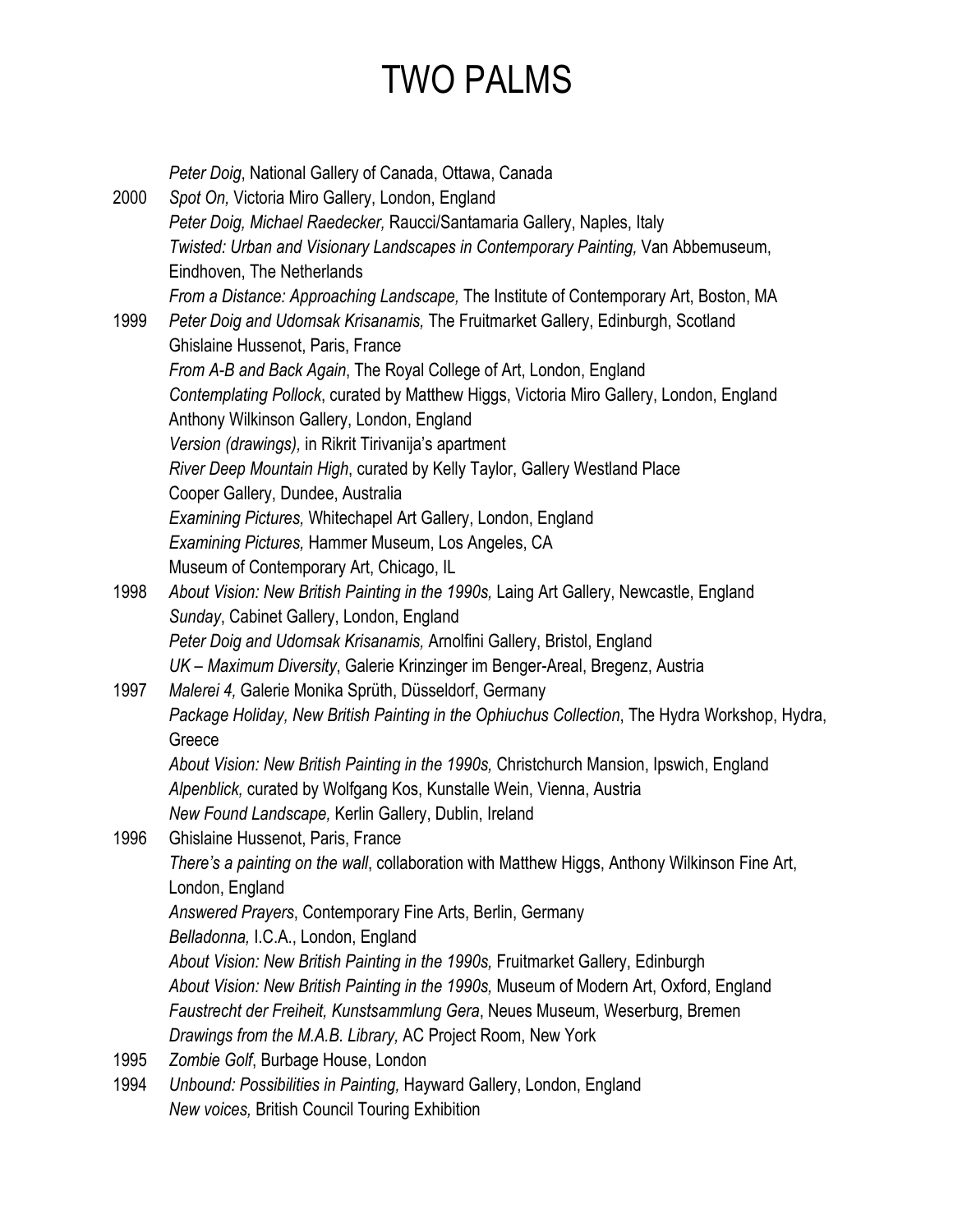| Gavin Brown's Enterprise, New York, NY                                      |
|-----------------------------------------------------------------------------|
| Imprint '93, Cabinet Gallery, London, England                               |
| Here and Now, Serpentine Gallery, London, England                           |
| The Turner Prize Exhibition, Tate Gallery, London, England                  |
| Victoria Miro Gallery, London, England                                      |
| Peter Doig / Moyra Davie, Gavin Brown's Enterprise, New York, NY            |
| Moving into View, Royal Festival Hall, London England                       |
| Twelve Stars, Barbican Centre, London, England                              |
| Project Unité Firminy, Firminy Vert                                         |
| 1 <sup>st</sup> Prize Exhibition 18, John Moore's Prize, Liverpool, England |
| Victoria Miro Gallery, London, England                                      |
| Inside Microcosm, Laure Genillard Gallery, London, England                  |
| New Voices, Centre Albert Borschette, Brussels, Belgium                     |
| Barclay's Young. Artist Award, Serpentine Gallery, London, England          |
| Into the Nineties, Mall Galleries, London, England                          |
| Things as They Are, Riverside Studios, London, England                      |
| New Contemporaries, ICA, London, England                                    |
| New Contemporaries, ICA, London, England                                    |
|                                                                             |

#### Awards

- 1994 Prix Elliette von Karajan Nominated for the Turner Prize
- 2008 Awarded Wolfgang Hahn Prize of the Society for Modern Art, Museum Ludwig, Cologne, Germany
- 2007 Named Whitechapel Gallery Art Icon

#### Public Collections

Art Institute of Chicago, Chicago, IL Bonnefanten Museum, Maastricht, The Netherlands British Museum, London, England Dallas Museum of Art, Dallas, TX